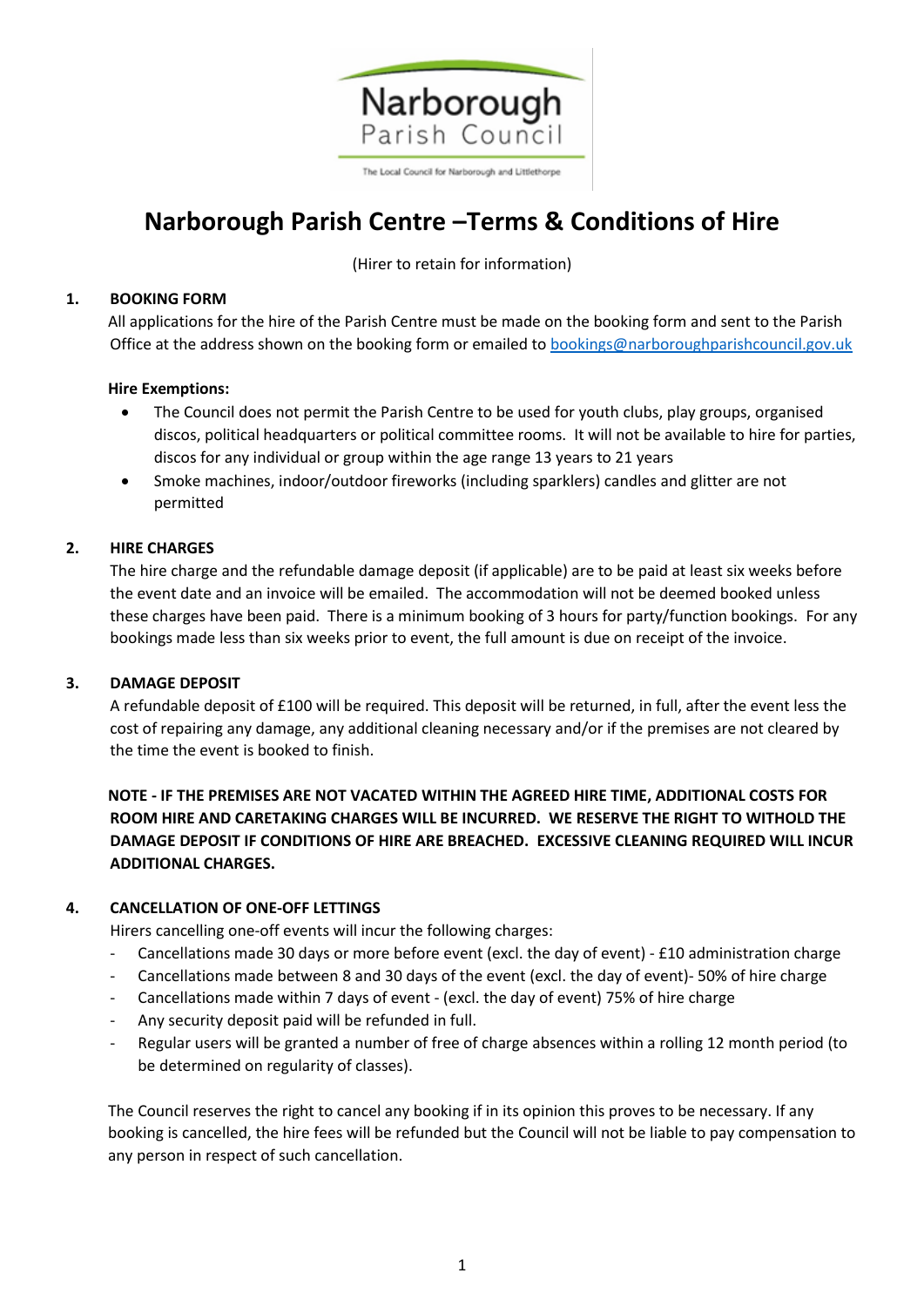Should the Council, before a function commences, consider that it is likely to prove to be an objectionable and/or undesirable event it shall have full power to cancel the booking and return the hire fee and shall not be liable to pay compensation.

### **5. CLOSURES**

The Parish Centre reserves the right to close to hirers on bank holidays, bank holiday weekends and Christmas and New Year periods.

### **6. SEATING**

All arrangements relating to the placing of seats means of ingress and egress including gangways shall be under the control of the Council.

### **7. CORRIDORS AND LOBBIES**

The corridor and lobby will be kept clear of furniture or any other items at all times so that escape in the case of fire is not obstructed.

### **8. DAMAGES ETC.**

The hirer will be responsible for the cost of making good any damage caused and/or of replacing any furniture and all fittings lost or missing from any part of the building. A charge will be made for additional cleaning/caretaking if required.

### **9. CLEANING**

The hirer will be responsible for cleaning the crockery and any kitchen equipment (cooker, sink etc.) after use and must leave the accommodation used in a clean and tidy state. Failure to comply with this condition could result in a hirer paying additional costs for any cleaning undertaken by the Council or the damage deposit being forfeited in part or full. All hirers must allow an adequate period for cleaning at the end of each function and this will be part of the hiring time. **A maximum of 2 full black bin liners will be permitted to be left in the kitchen. Additional bin liners left will incur a charge of £5.00 per bag.**

#### **10. CONDUCT OF PATRONS**

The hirer shall be responsible for the proper conduct of persons using the accommodation and shall be in charge of and upon the premises for the whole time the premises is open. Should any person act in such a manner as to cause annoyance or inconvenience to other persons the hirer shall take all necessary steps to deal with the offender.

#### **11. RIGHT OF ENTRY**

Persons duly authorised by the Council shall have the right of entry at all times to all parts of the building when hire is taking place; police officers on duty and any authorised officer of the Leicestershire fire service shall also be admitted free at any time.

#### **12. LOSS OF PROPERTY**

The Council will not under any circumstances accept responsibility or liability in respect of any damage to or loss of any property articles or things whatsoever placed or left upon the premises by the hirer or for their use or purpose.

#### **13**. **LICENSED BARS**

All bars must close at least 30 minutes before the end of the function.

#### **14. FIRE RISKS**

The hirer must notify the Council at the time of booking of any factor, which involves extra fire risk. In case of fire, the building must be evacuated immediately and the fire should be reported to the Fire Service by dialling 999.